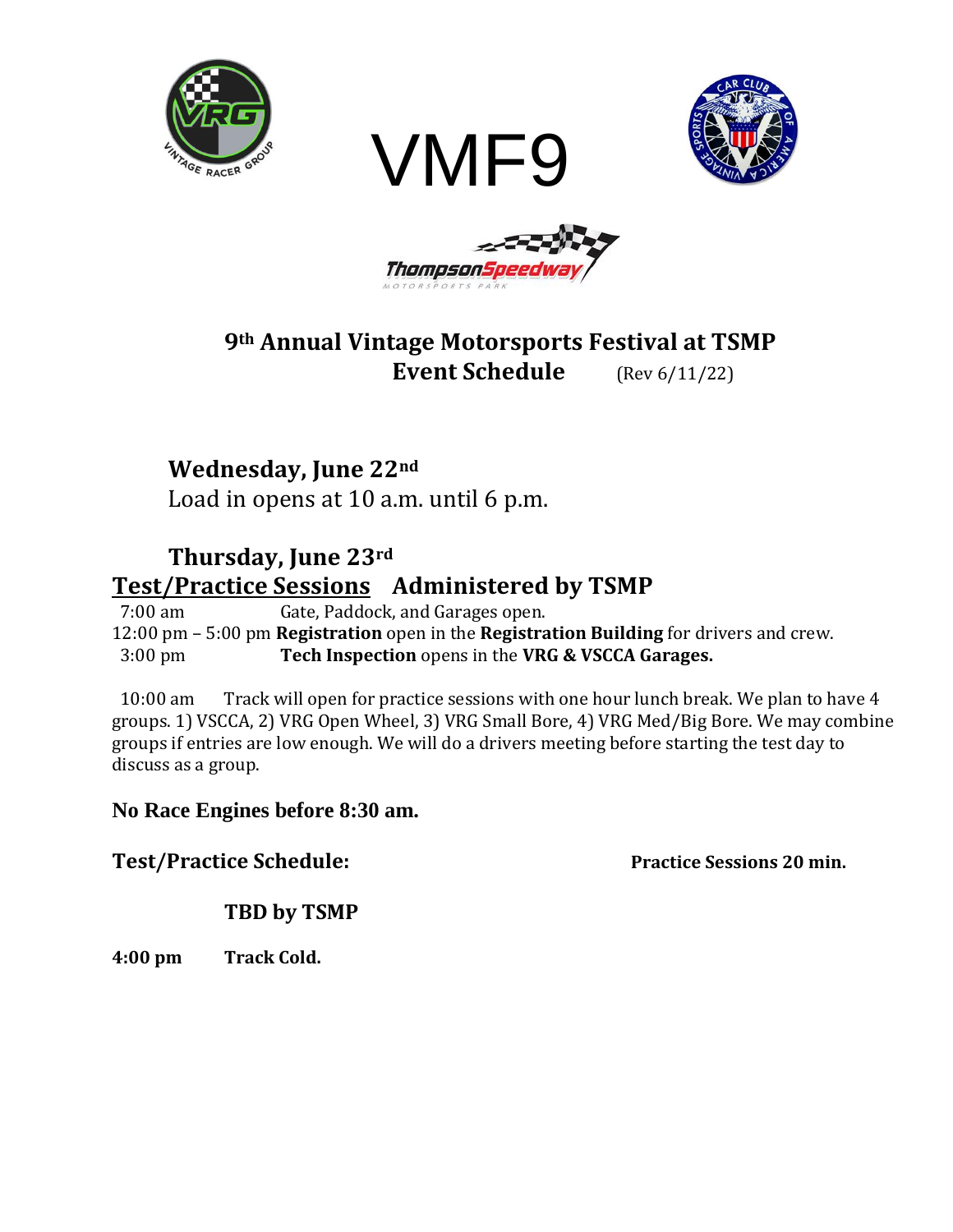**This Schedule is subject to change and may be modified, depending on the number of entries and car types. This could include adding, removing, or combining Race Groups, or modifying the scheduled races and race times.**

**Please check the VRG Website<http://www.vrgonline.org/> for Schedule updates.**

## **RACE GROUPS**

- **Group 1: Bob Holbert Cup – VRG** Small-Bore Production Sports Cars/Sedans/Sports Racers under 1.3 liters
- **Group 2: Thompson Trophy – VRG** Production Sports Cars/Sedans under 2.5 liters/Sports Racers over 1.5 liters
- **Group 3: Brands Hatch Cup – VRG/FFCS** Formula Ford Challenge Series - Formula Ford, Club Ford
- **Group 4: Grimaldi Cup – VRG** Production Sports Cars/Sedans over 2.5 liters (Big-Bore)
- **Group 5: Fitch-Belden Trophy – VSCCA** Production/Sports Cars under 2 liters
- **Group 6: Vanderbilt-Formula Open Wheel – VSCCA** Formula Junior, Formula Vee, Open Wheel

## **FEATURE RACES**

**(Friday)**

- **'Formula Junior/Formula Vee' Feature Race:** Open to VSCCA Open Wheel. **(Saturday)**
- **'Formula Ford Challenge Series' Feature Race:** Open to all Eligible FFCS Formula Fords.
- **'Northeast Div. Historic Racing Group' (HRG)' Feature Race:** Points Race open to all HRG Entrants.

# **Friday, June 24th**

### **9th Annual Vintage Motorsports Festival**

| $7:00 \text{ am}$ | Gate, Paddock, and Garages open.                                                  |
|-------------------|-----------------------------------------------------------------------------------|
|                   | 7:00 am - 12:00 pm Registration opens in the Drivers Lounge for drivers and crew. |
| $7:00 \text{ am}$ | Tech Inspection opens in the Tech Garages.                                        |
| 7:00 am           | <b>Driver's Lounge</b> opens (next to Tech Garages) (Timing Sheets).              |

### **8:00 am MANDATORY DRIVERS MEETING AT BASE OF TIMING TOWER.**

**8:30 am \*VRG Drivers Orientation Program (DOP) in Drivers Lounge. \* Required for 1st time drivers to a VRG/Vintage event.**

# **No Race Engines before 8:30 am.**

**Track Schedule: Timed Qual/Practice Sessions 15 min.**

| $9:00 \text{ am}$ | Group 5: David Belden Trophy – VSCCA           |
|-------------------|------------------------------------------------|
| $9:20 \text{ am}$ | Group 1: Bob Holbert Cup – VRG                 |
| 9:40 am           | Group 2: Thompson Trophy - VRG                 |
| $10:00$ am        | Group 6: Vanderbilt-Formula Open Wheel - VSCCA |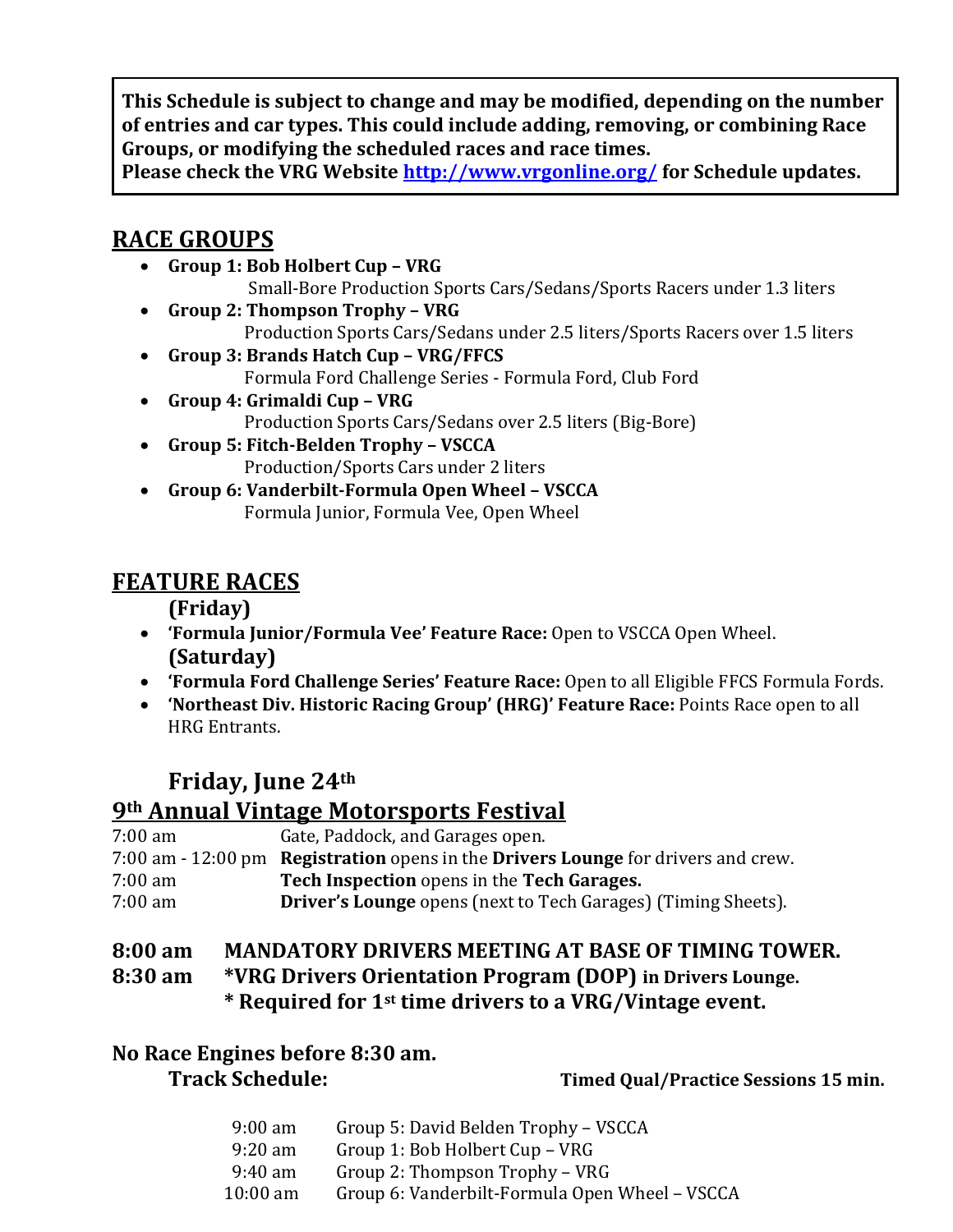| $12:10 \text{ pm}$ | Lunch                                                  |                                                                                                          |                       |
|--------------------|--------------------------------------------------------|----------------------------------------------------------------------------------------------------------|-----------------------|
|                    | $11:00 \text{ am}$<br>$11:25$ am<br>$11:50 \text{ am}$ | Group 5: David Belden Trophy – VSCCA<br>Group 1: Bob Holbert Cup - VRG<br>Group 2: Thompson Trophy – VRG | Race Sessions 20 min. |
|                    | $10:20$ am<br>$10:40$ am                               | Group 3: Brands Hatch Cup – VRG<br>Group 4: Grimaldi Cup – VRG                                           |                       |

### **12:10** pm

#### **12:15 pm Parade Laps.**

**Race Sessions 20 min.**

| $1:10 \text{ pm}$ |  | Group 6: Vanderbilt-Formula Open Wheel – VSCCA |
|-------------------|--|------------------------------------------------|
|-------------------|--|------------------------------------------------|

1:35 pm Group 3: Brands Hatch Cup – VRG

| $2:00 \text{ pm}$ | Group 4: Grimaldi Cup – VRG |  |
|-------------------|-----------------------------|--|
|-------------------|-----------------------------|--|

| $4:55$ pm         | Formula Jr./Formula Vee -VSCCA (Feature Race)  | 25 min.               |
|-------------------|------------------------------------------------|-----------------------|
| $4:30$ pm         | Group 4: Grimaldi Cup - VRG                    |                       |
| $4:05$ pm         | Group 3: Brands Hatch Cup – VRG                |                       |
| $3:40 \text{ pm}$ | Group 6: Vanderbilt-Formula Open Wheel - VSCCA |                       |
| $3:15$ pm         | Group 2: Thompson Trophy - VRG                 |                       |
| $2:50$ pm         | Group 1: Bob Holbert Cup - VRG                 |                       |
| $2:25$ pm         | Group 5: David Belden Trophy – VSCCA           | Race Sessions 20 min. |
|                   |                                                |                       |

**5:20 pm Track Cold**

**6:30 pm Participant Reception/Dinner in Paddock.** 

# **Saturday, June 25th**

# **9th Annual Vintage Motorsports Festival**

| 7:30 am           | *Drivers Meeting (if needed). Please see Event ECs for updates. |
|-------------------|-----------------------------------------------------------------|
| $8:00 \text{ am}$ | Driver's Lounge opens (next to Tech Garages).                   |
| $7:00 \text{ am}$ | Registration: See VRG, or VSCCA ECs.                            |
| $7:00 \text{ am}$ | Gate, Paddock, and Garages open.                                |

### **No Race Engines before 8:00 am.**

#### **Track Schedule:**

| $8:30$ am<br>$8:55$ am<br>$9:20 \text{ am}$<br>$9:45$ am<br>$10:10 \text{ am}$<br>$10:35$ am | Group 1: Bob Holbert Cup - VRG<br>Group 2: Thompson Trophy - VRG<br>Group 5: David Belden Trophy - VSCCA<br>Group 3: Brands Hatch Cup - VRG<br>Group 4: Grimaldi Cup - VRG<br>Group 6: Vanderbilt-Formula Open Wheel - VSCCA | Races 20 min. |
|----------------------------------------------------------------------------------------------|------------------------------------------------------------------------------------------------------------------------------------------------------------------------------------------------------------------------------|---------------|
| $11:00 \text{ am}$<br>$11:25$ am<br>$11:50 \text{ am}$<br>$12:15 \text{ pm}$                 | Group 1: Bob Holbert Cup – VRG<br>Group 2: Thompson Trophy - VRG<br>Group 5: David Belden Trophy - VSCCA<br>Group 3: Brands Hatch Cup - VRG                                                                                  | Races 20 min. |

**12:35 pm Lunch**